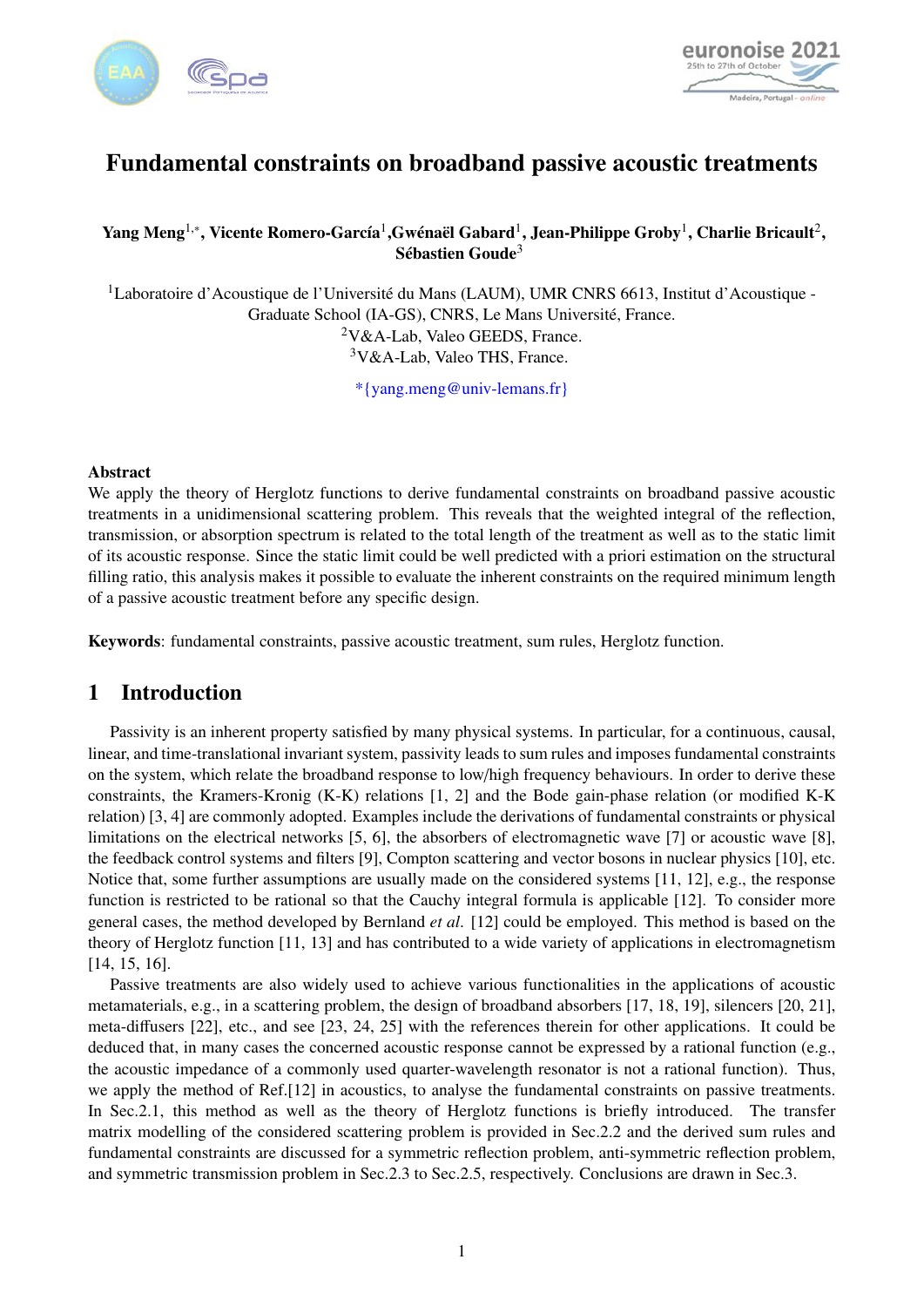

# 2 Fundamental constraints for a 1D scattering problem

#### 2.1. Sum rules and fundamental constraints for a passive system

For a continuous, causal, linear, and time-translational invariant system, the output of the system is expressed as a convolution between the input and the response. After the time-domain Fourier transform, the convolution reduces to a product in the frequency domain and the response function is defined by the ratio between the output and input spectra. When the system is passive, the response function should construct a positive-real function [\[16\]](#page-4-6). Specifically, when the surface impedance  $\zeta(\omega)$  is considered, the passivity of the system is equivalent to Re[ $\zeta(\omega)$ ]  $\geq 0$ , which ensures that the acoustic energy transferred into the system would not be amplified. On the other hand, if we consider the reflection and transmission coefficients,  $R(\omega)$  and  $T(\omega)$ , in the scattering problem, the passivity of the system requires that  $|R(\omega)|^2 + |T(\omega)|^2 \le 1$ , i.e.,  $- \ln(|R(\omega)|^2 + |T(\omega)|^2) \ge 0$ , or separately  $- \ln |R(\omega)| \ge 0$  and  $- \ln |T(\omega)| \ge 0$ . These relations imply that the total output energy of t or separately,  $- \ln |R(\omega)| \ge 0$  and  $- \ln |T(\omega)| \ge 0$ . These relations imply that the total output energy of the system should not be greater than the input energy.

The Herglotz function could be directly used to analyse the response of a passive system, since it is closely related to the positive-real function. With the time dependence of e<sup>-iω*t*</sup>, a Herglotz function *H*(ω) is defined<br>by a holomorphic function in the upper half complex ω plane, and  $Im[H(\omega)] > 0$  for  $Im(\omega) > 0$  [12, 13] by a holomorphic function in the upper half complex  $\omega$  plane, and Im $[H(\omega)] \ge 0$  for Im( $\omega$ ) > 0 [\[12,](#page-4-2) [13\]](#page-4-3). It follows that in the aforementioned passive acoustic systems, the Herglotz functions  $H_1(\omega) = i\zeta(\omega)$  and  $H_2(\omega) = -i \log[R(\omega) \cdot B(\omega)]$  (or  $-i \log[T(\omega) \cdot B(\omega)]$ ) could be introduced, where  $\log(\cdot)$  is the complex logarithm,  $B(\omega)$  is the Blaschke product [\[7,](#page-3-6) [12\]](#page-4-2) to remove the zeros of  $R(\omega)$  or  $T(\omega)$  in the upper half plane. With the asymptotic series expansions of the Herglotz functions at both the static and dynamic limits, a series of integral identities or sum rules could be derived [\[12,](#page-4-2) [15\]](#page-4-5). These sum rules reveal fundamental constraints on the passive system.

#### <span id="page-1-0"></span>2.2. Transfer matrix modelling



Figure 1: The 1D scattering problem of a plane wave by a composite material: (a) Symmetric reflection problem; (b) Anti-symmetric reflection problem; (c) Symmetric transmission problem.

As shown in Fig[.1,](#page-1-0) we consider the one-dimensional (1D) scattering problem in which a plane incident wave is scattered by a composite material with thickness *L*. It is assumed that the material is composed by subwavelength structures, e.g., tubes, cavities etc., and the medium of the acoustic wave is air in the entire system. The losses of the system are induced by viscothermal boundary layers near the no-slip and isothermal boundaries. In the case that the acoustic performance of the system is symmetric in the axial direction, the composite material could be modelled as an equivalent fluid-like layer with frequency-dependent effective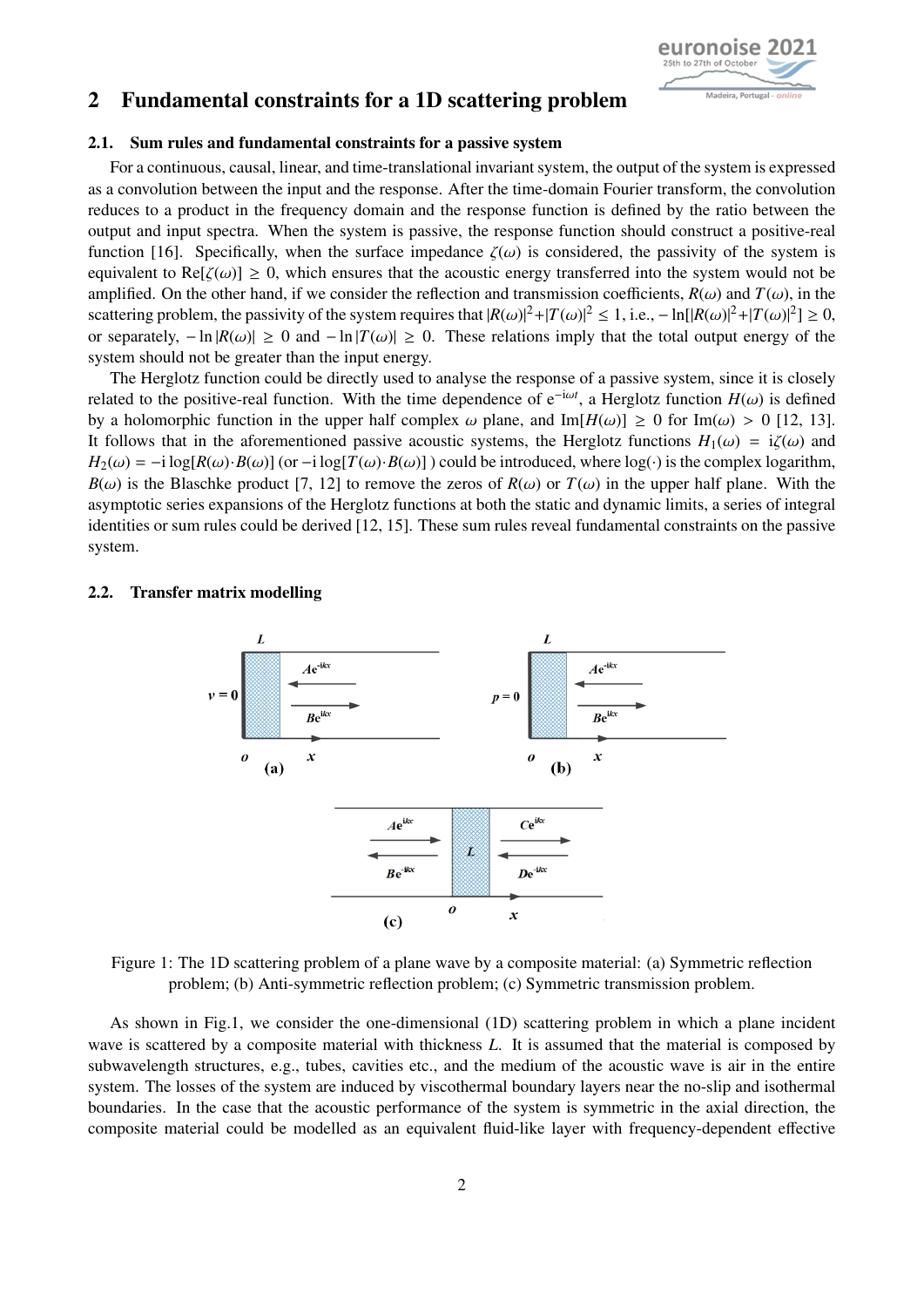

parameters. Under the above assumptions, the transfer matrix of the system is written by

$$
\begin{bmatrix} P(L) \\ V(L) \end{bmatrix} = \mathbf{T} \cdot \begin{bmatrix} P(0) \\ V(0) \end{bmatrix} = \begin{bmatrix} t_{11} & t_{12} \\ t_{21} & t_{22} \end{bmatrix} \cdot \begin{bmatrix} P(0) \\ V(0) \end{bmatrix},
$$
 (1)

where  $P = p/K_0$ ,  $V = v/c_0$  are the dimensionless acoustic pressure and particle velocity with  $K_0 = \rho_0 c_0^2$ <br>referring to the bulk modulus of the air, the elements of the matrix are  $t_{11} = t_{22} = \cos(k/L)$ ,  $t_{12} = i \frac{\rho_0 c_0^2$ referring to the bulk modulus of the air, the elements of the matrix are  $t_{11} = t_{22} = \cos(k_e L), t_{12} = i \frac{\rho_e c_e}{\rho_{000}} \sin(k_e L)$ and  $t_{21} = i \frac{\rho_0 c_0}{\rho_c c_0} \sin(k_e L)$ . The equivalent density  $\rho_e$ , sound speed  $c_e$  and wavenumber  $k_e$  depend on the frequency, whose static/dynamic limits could be evaluated under the assumptions we have made for the m whose static/dynamic limits could be evaluated under the assumptions we have made for the material [\[26\]](#page-4-16). In whose static/dynamic limits could be evaluated under the assumptions we have made for the material [26]. In either a reflection problem or a transmission problem, the acoustic response of the material could be expressed by the elements of the transfer matrix.

#### 2.3. Symmetric reflection problem

As shown in Fig[.1\(](#page-1-0)a), consider a symmetric reflection problem in which a rigid boundary is set at one end of the material ( $x = 0$ ). The surface impedance and reflection coefficient at  $x = L$  are given by  $\zeta(\omega) = -t_{21}/t_{11}$  and  $R(\omega) = (t_{11} + t_{21})/(t_{11} - t_{21})$ . With the help of the Herglotz functions  $H_1$  and  $H_2$ , the fundamental constraints are derived for  $\zeta$  and  $R$ , i.e.,

$$
\frac{c_0}{2\pi} \frac{K_e(0)}{K_0} \int_0^\infty \frac{1}{\omega^2} \text{Re}[\zeta(\omega)] d\omega = L \,, \tag{2}
$$

<span id="page-2-0"></span>and

$$
\frac{c_0}{\pi} \frac{K_e(0)}{K_0} \left| \int_0^\infty \frac{1}{\omega^2} \ln |R(\omega)| \, d\omega \right| \le L \,, \tag{3}
$$

respectively, where  $K_e(0)$  is the static limit of the effective bulk modulus  $K_e = \rho_e c_e^2$ . Generally,  $K_e(0)/K_0$  is<br>evaluated by  $1/(\sigma x)$ , where  $\gamma = 1.4$  is the adjabatic index of the air and  $\sigma$  is the filling ratio o evaluated by  $1/(\sigma \gamma)$ , where  $\gamma = 1.4$  is the adiabatic index of the air and  $\sigma$  is the filling ratio of the composite material. Note that Eq.[\(3\)](#page-2-0) is in accordance with the results given in Refs.[\[8,](#page-3-7) [17\]](#page-4-7), which could be rearranged to a constraint on the absorption spectrum by using  $\alpha(\omega) = 1 - |R(\omega)|^2$ .

#### 2.4. Anti-symmetric reflection problem

In the anti-symmetric reflection problem, where a pressure-release boundary is satisfied at  $x = 0$  (Fig[.1\(](#page-1-0)b)), the concerned response functions are given by  $\zeta(\omega) = -t_{12}/t_{22}$  and  $R(\omega) = (t_{12} + t_{22})/(t_{12} - t_{22})$ . When we consider the case that the material has a filling ratio  $\sigma$  close to 100%, the dimensionless quantity  $Lv_0/(\sigma c_0 D^2)$ <br>which dominates the static/dynamic limits of  $\zeta$  and  $R$  is quaranteed to be much less than unity i which dominates the static/dynamic limits of  $\zeta$  and  $R$ , is guaranteed to be much less than unity in common cases, with  $v_0$  the kinematic viscosity of air and *D* a typical length scale of the cross-section of the sub-wavelength structures used to compose the material. It follows that

$$
\frac{c_0}{2\pi} \frac{\rho_0}{\text{Re}[\rho_e(0)]} \int_0^\infty \frac{1}{\omega^2} \text{Re}[\zeta(\omega)] d\omega = L \,, \tag{4}
$$

and

$$
\frac{c_0}{\pi} \frac{\rho_0}{\text{Re}[\rho_e(0)]} \left| \int_0^\infty \frac{1}{\omega^2} \ln |R(\omega)| d\omega \right| \le L \,. \tag{5}
$$

Note that,  $\rho_e(0)$  depends on the cross-section geometry for each components and  $\text{Re}[\rho_e(0)]/\rho_0$  generally varies from  $1.2/\sigma$  to  $1.44/\sigma$  (see n.64 of Ref. [26]). Similarly to the previous case, the inequality on  $|R(\omega$ from 1.2/ $\sigma$  to 1.44/ $\sigma$  (see, p.64 of Ref.[\[26\]](#page-4-16)). Similarly to the previous case, the inequality on  $|R(\omega)|$  provides a constraint on  $\alpha(\omega)$ .

#### 2.5. Symmetric transmission problem

In the symmetric transmission problem  $(Fig.1(c))$  $(Fig.1(c))$  $(Fig.1(c))$ , it is found that the static-limit sum rules are available merely for the transmission coefficient  $T(\omega) = 2e^{ik_0L}/(t_{11} - t_{12} - t_{21} + t_{22})$ , provided that  $Lv_0/(\sigma c_0 D^2) \ll 1$ .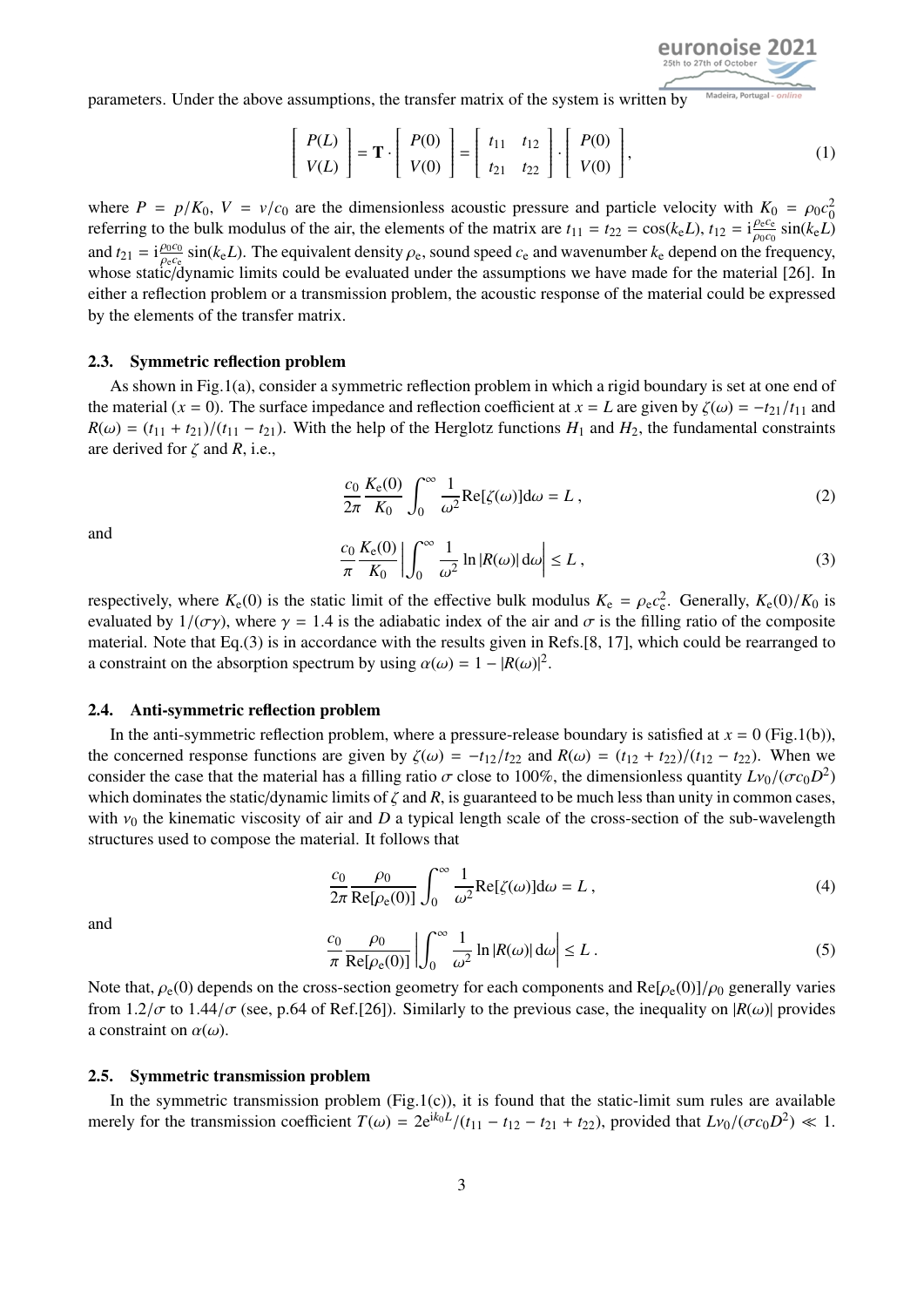euronoise 20 Madeira, Portugal

These sum rules are given by

<span id="page-3-9"></span>
$$
\frac{2c_0}{\pi} \frac{1}{\frac{K_0}{K_e(0)} + \frac{\text{Re}[\rho_e(0)]}{\rho_0} - 2} \int_0^\infty \frac{1}{\omega^2} \text{Im} \left[ i \frac{1 - T(\omega)}{1 + T(\omega)} \right] d\omega = L ,
$$
 (6)

<span id="page-3-10"></span>and

$$
\frac{4c_0}{\pi} \frac{1}{\frac{K_0}{K_{\epsilon}(0)} + \frac{\text{Re}[\rho_{\epsilon}(0)]}{\rho_0} - 2} \left| \int_0^{\infty} \frac{1}{\omega^2} \ln |T(\omega)| d\omega \right| \le L.
$$
\n(7)

Note that in the above identity (Eq.[\(6\)](#page-3-9)), a bilinear transformation (given in p.131 of Ref.[\[27\]](#page-4-17)) is used to construct a Herglotz function from  $T(\omega)$ . In this case the integrand does not refer to a surface impedance of the system. On the contrary, the inequality  $(Eq.7)$  could be used to evaluate bounds for the transmission loss as well as the absorption spectrum. In order to derive the latter, the relation  $1 - \alpha(\omega) = |T(\omega)|^2 + |R(\omega)|^2 \ge |T(\omega)|^2$  should be adopted.

# 3 Conclusion

In conclusion, we apply the theory of Herglotz function to derive sum rules for a 1D scattering problem in acoustic metamaterial applications, which relates the weighted integral of a concerned response function to the total length as well as the static limits of the equivalent parameters of the material. The static limits could be well predicted with a priori estimation on the structural filling ratio. This analysis makes it possible to evaluate the inherent constraints on the required total length of a passive acoustic treatment before any specific design.

### Acknowledgements

The authors gratefully acknowledge the support of Valeo. J.-P. G. and V. R.-G. would like to acknowledge the support of the ANR-RGC METARoom (No. ANR-18-CE08-0021) project.

### References

- <span id="page-3-0"></span>[1] R de L Kronig. On the theory of dispersion of x-rays. *Josa*, 12(6):547–557, 1926.
- <span id="page-3-1"></span>[2] H A Kramers. La diffusion de la lumiere par les atomes. In *Atti Cong. Intern. Fisica (Transactions of Volta Centenary Congress) Como*, volume 2, pages 545–557, 1927.
- <span id="page-3-2"></span>[3] K E Peiponen and J J Saarinen. Generalized Kramers–Kronig relations in nonlinear optical-and THzspectroscopy. *Reports on Progress in Physics*, 72(5):056401, 2009.
- <span id="page-3-3"></span>[4] J Bechhoefer. Kramers–Kronig, Bode, and the meaning of zero. *American Journal of Physics*, 79(10):1053–1059, 2011.
- <span id="page-3-4"></span>[5] H W Bode. *Network analysis and feedback amplifier design*. van Nostrand, 1945.
- <span id="page-3-5"></span>[6] R M Fano. Theoretical limitations on the broadband matching of arbitrary impedances. *Journal of the Franklin Institute*, 249(1):57–83, 1950.
- <span id="page-3-6"></span>[7] K N Rozanov. Ultimate thickness to bandwidth ratio of radar absorbers. *IEEE Transactions on Antennas and Propagation*, 48(8):1230–1234, 2000.
- <span id="page-3-7"></span>[8] M Yang, S Chen, C Fu, and P Sheng. Optimal sound-absorbing structures. *Materials Horizons*, 4(4):673– 680, 2017.
- <span id="page-3-8"></span>[9] M M Seron, J H Braslavsky, and G C Goodwin. *Fundamental limitations in filtering and control*. Springer Science & Business Media, 2012.